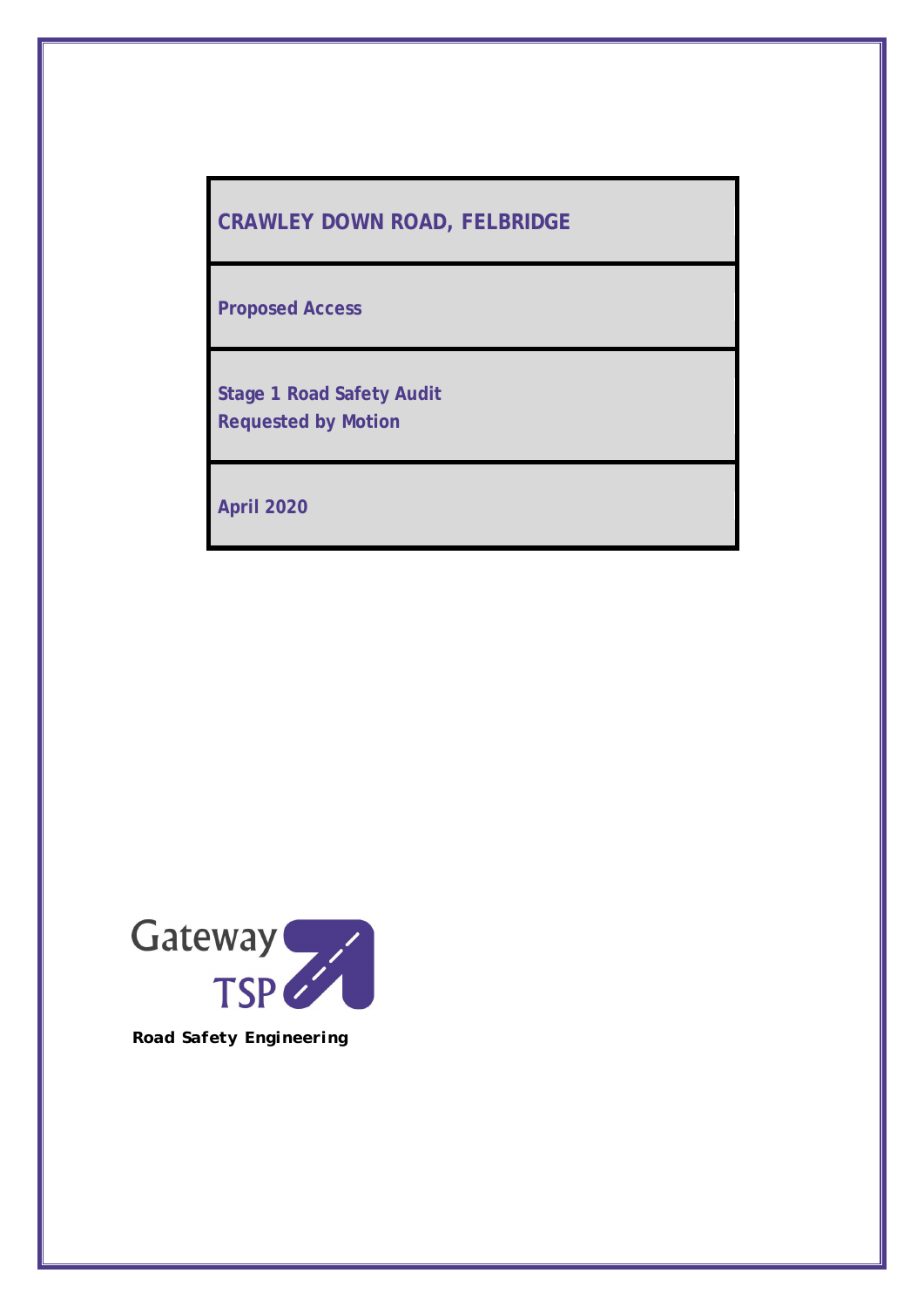| Project:         | Crawley Down Road, Felbridge<br><b>Proposed Access</b> |  |
|------------------|--------------------------------------------------------|--|
| Client:          | Motion                                                 |  |
| Project Sponsor: | West Sussex and Surrey County Councils                 |  |
| Document:        | Stage 1 Road Safety Audit                              |  |
| Gateway TSP ref: | WP/JS/160741 RSA1 v1.0                                 |  |
| Issue date:      | $2nd$ July 2020                                        |  |
| Status:          | Final v1.0                                             |  |
| Authorised by:   | WP                                                     |  |

© Copyright Gateway TSP 2020



*Road Safety Engineering*

*84 North Street Guildford Surrey GU1 4AU 01483 679350 admin@gateway-tsp.co.uk www.gateway-tsp.co.uk*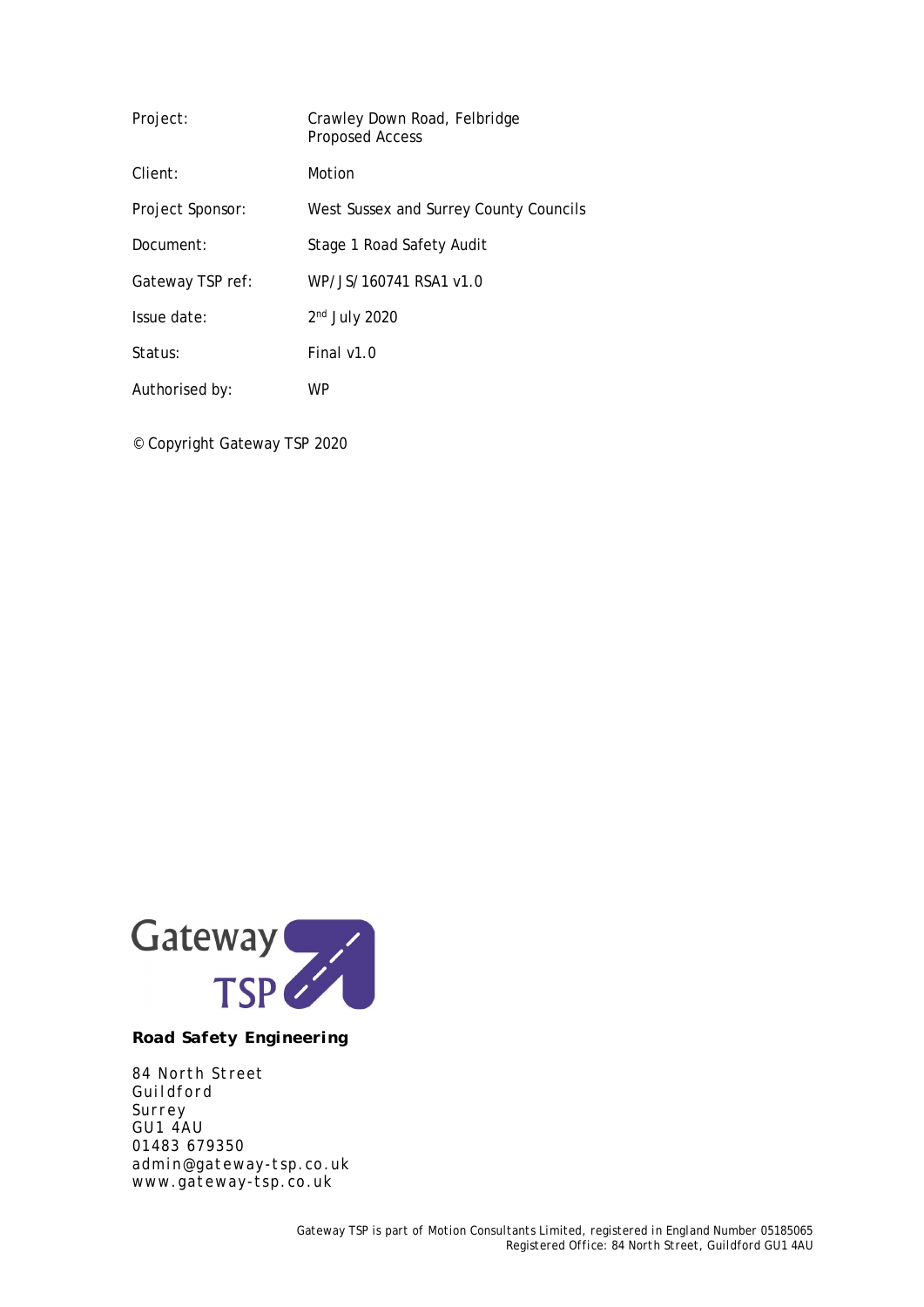

# **CONTENTS**

| $2 \left( \frac{1}{2} \right)$ |  |
|--------------------------------|--|
|                                |  |
|                                |  |
|                                |  |
|                                |  |

# **Appendices**

| Appendix A: | Location Plan(s)    |
|-------------|---------------------|
| Appendix B: | Designer's Response |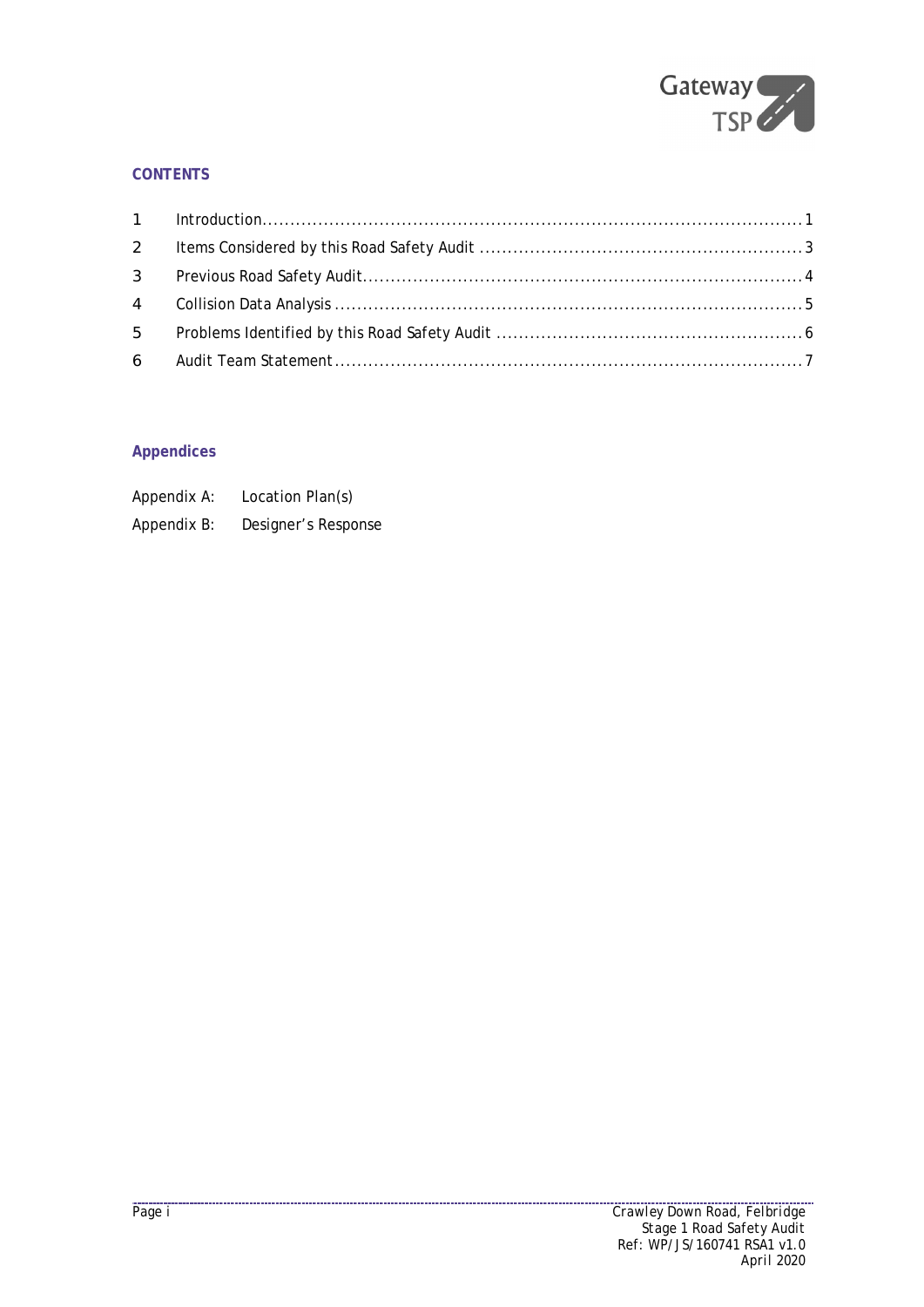

# **1 INTRODUCTION**

- **1.1** This report describes a Stage 1 Road Safety Audit (RSA) of a proposed access at 71 Crawley Down Road, Felbridge in Surrey.
- **1.2** The development proposals are for a development of 200 residential dwellings. The proposed access to the site is on the existing site of 71 Crawley Down Road.
- **1.3** The highway works considered by this audit are a new 5.5m wide access on the site of 71 Crawley Down Road, with 2.0m footways on both sides. Short sections of new footway are proposed to connect to adjacent bus stops.
- **1.4** Crawley Down Road is a two-way single carriageway with street lighting and is subject to a 30 mph speed limit. The road is tree lined with a footway and wide grass verge on the northern side, and property boundaries and narrow verge along the southern side.
- **1.5** This Road Safety Audit was carried out by Wendy Palmer and Julian Smith and consisted of a desktop study and a site visit, which was carried out on Wednesday  $1<sup>st</sup>$ July 2020 between the hours of 3 and 3.30pm, when the weather was overcast and the road surface dry. This followed the interim desktop audit. At the time of the site visit there was some congestion due to school closing time.
- **1.6** The terms of reference for this RSA are as described in the Design Manual for Roads and Bridges (DMRB) document GG119. The Audit Team is independent of the project design team and has not been involved in the design process in any other capacity. The audit considers only the potential road safety implications of the scheme and has not verified compliance of the design with any other criteria.
- **1.7** The Audit Team has not been made aware of any Departures from Standard. Whilst reference may be made to design standards, this report is not intended to provide a design check.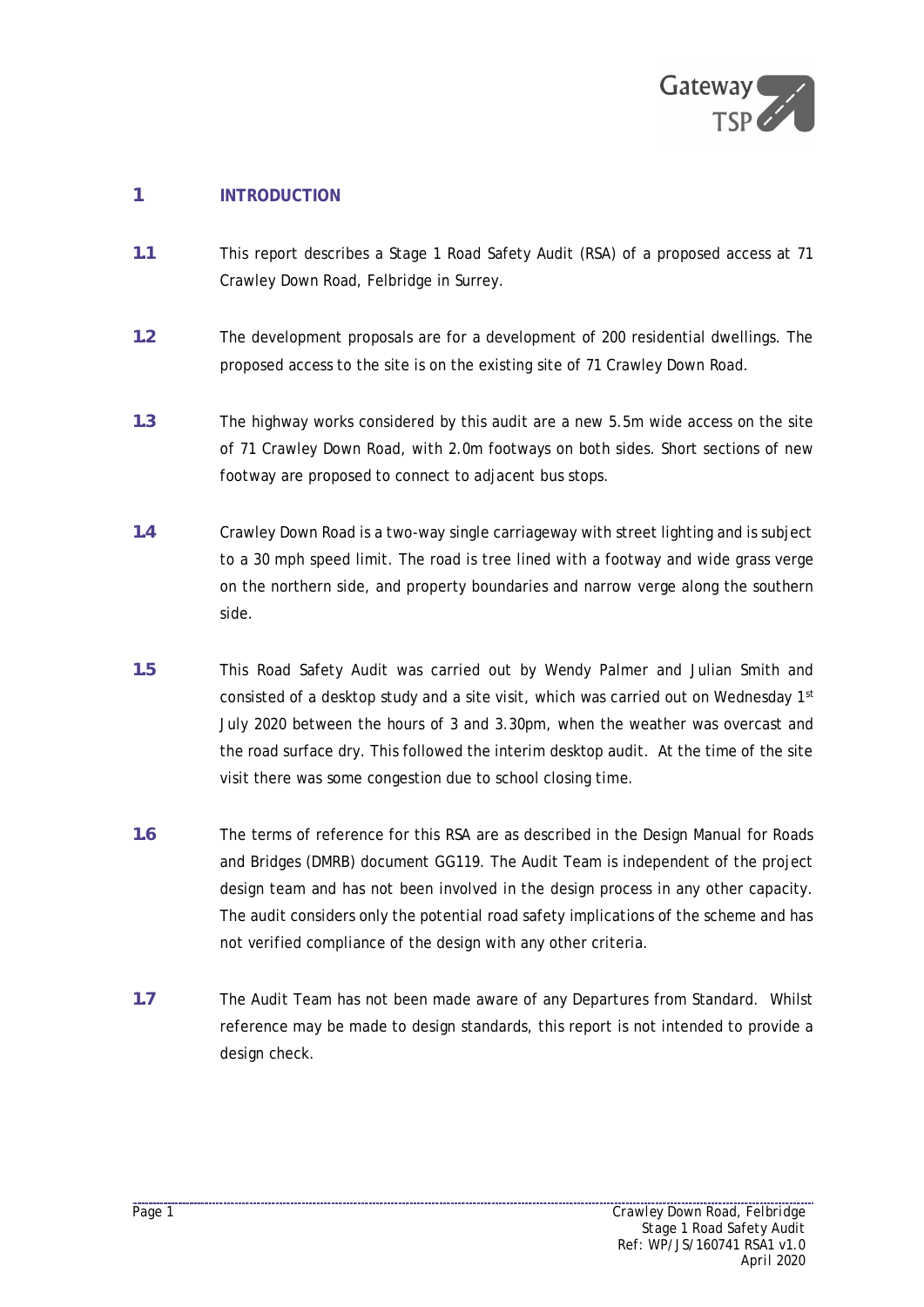

**1.8** Recommendations are aimed at addressing the identified potential road safety problems. However, there may be other acceptable ways to overcome a problem, considering wider constraints and opportunities; the Auditors would be pleased to discuss such alternative solutions as appropriate. The recommendations contained herein do not absolve the Designer of his/her responsibilities.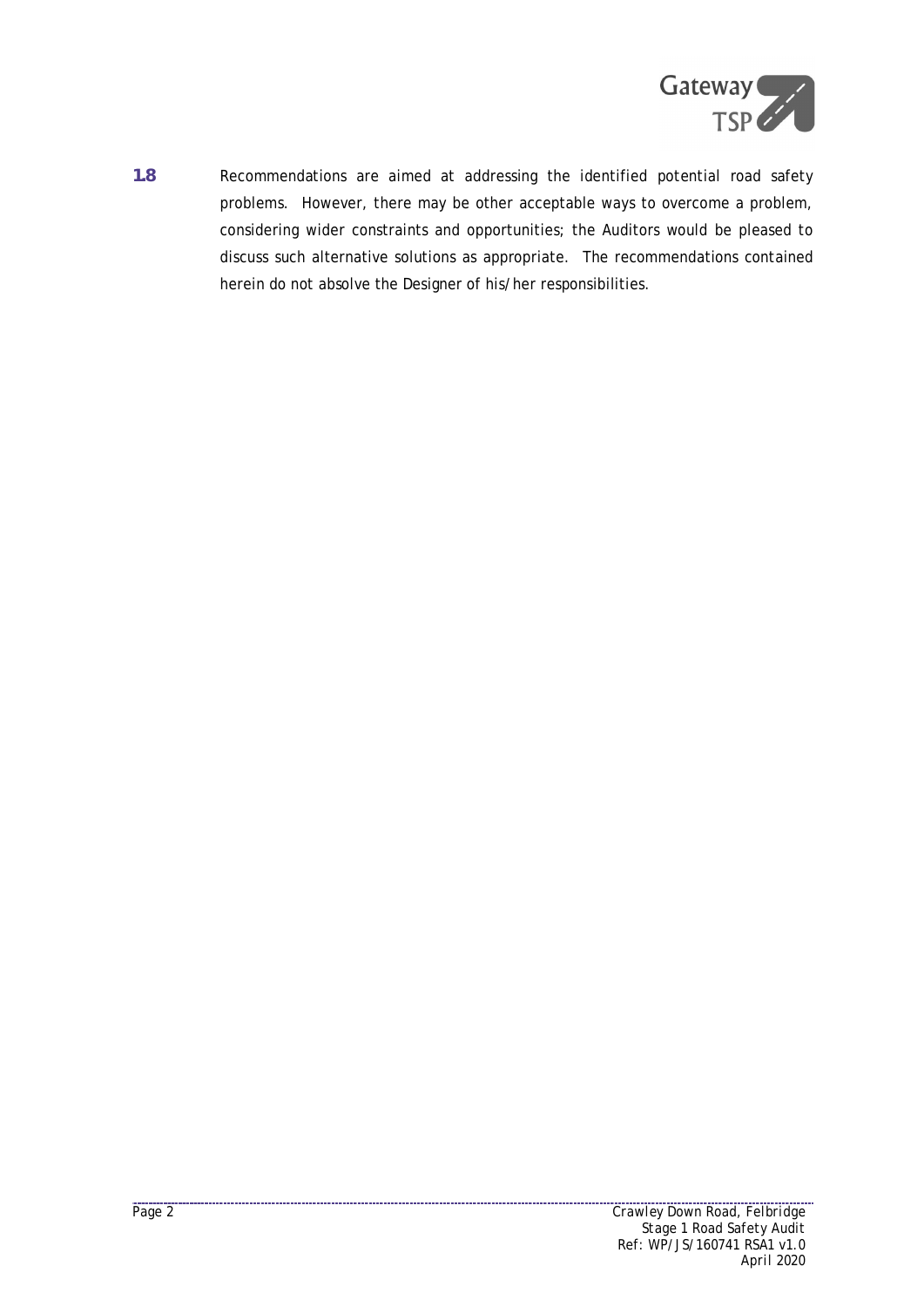

# **2 ITEMS CONSIDERED BY THIS ROAD SAFETY AUDIT**

 Transport Assessment; Site 196, Land South of Crawley Down Road, Felbridge ä, (Motion; V2 dated 18/11/19)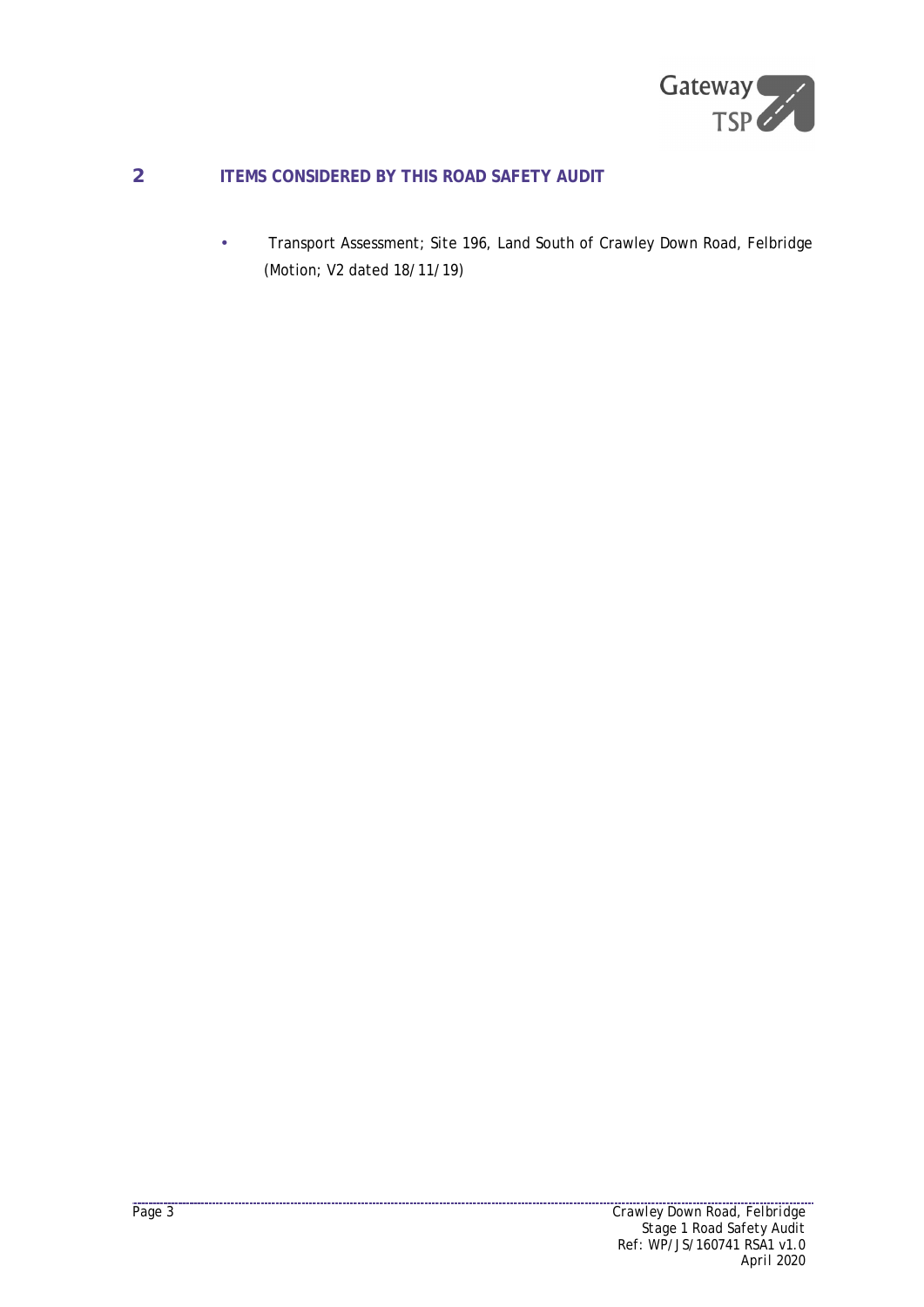

# **3 PREVIOUS ROAD SAFETY AUDIT**

- **3.1** The Audit Team is unaware of any previous road safety audits on these proposals.
- **3.2** Due to restrictions placed upon us by the UK Government aimed at limiting the spread of coronavirus (COVID-19), it should be noted that an Interim road saftey audit was conducted remotely which relied on Google Streetview<sup>®</sup>. The site visit has now been carried out completing the audit and resulting in this report.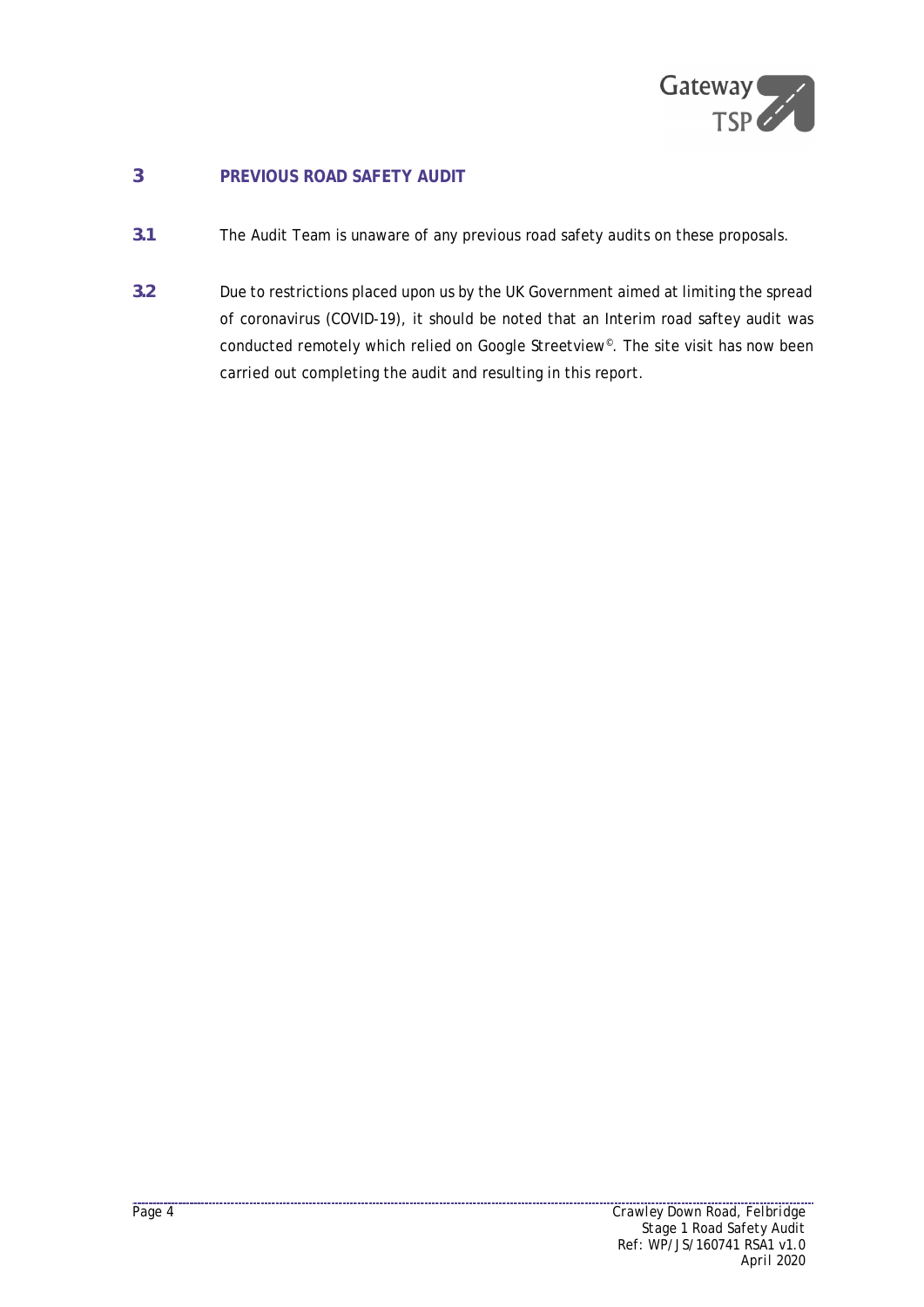

# **4 COLLISION DATA ANALYSIS**

**4.1** Personal Injury Collision (PIC) data was obtained from Sussex Safer Roads Partnership for the latest available five year period, which found that no PICs have occurred in the vicinity of the proposed access.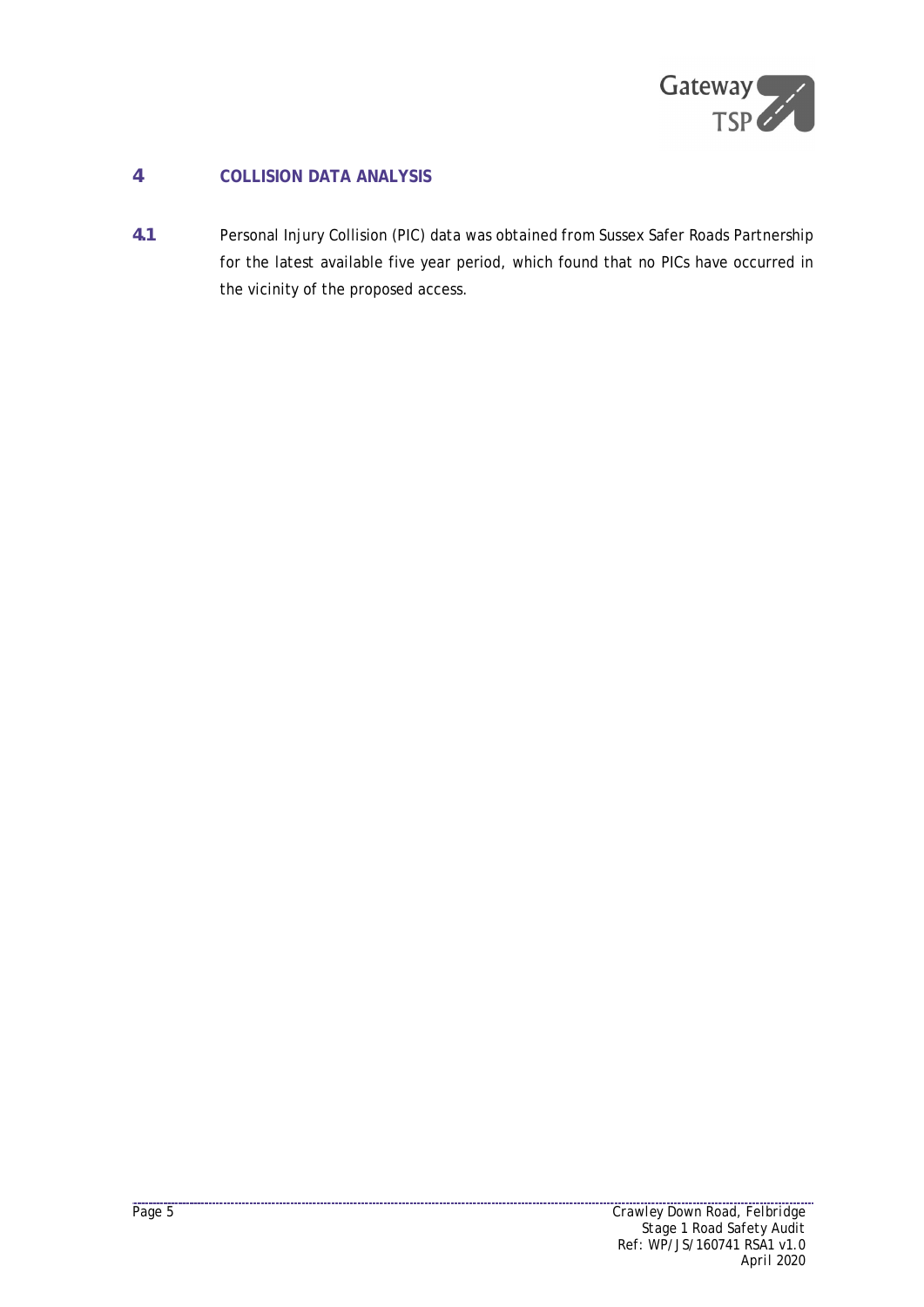

# **5 PROBLEMS IDENTIFIED BY THIS ROAD SAFETY AUDIT**

# **General Matters**

**5.1** The Audit Team raises no concerns at this Stage 1 RSA in respect of general matters.

# **Local Alignment**

**5.2** The Audit Team raises no concerns at this Stage 1 RSA in respect of local alignment.

#### **Junctions**

**5.3** The Audit Team raises no concerns at this Stage 1 RSA in respect of junctions.

#### **Non-motorised User Provision**

**5.4** The Audit Team raises no concerns at this Stage 1 RSA in respect of non-motorised user provision.

#### **Road Signs, Carriageway Markings and Lighting**

**5.5** The Audit Team raises no concerns at this Stage 1 RSA in respect of road signs, carriageway markings and lighting.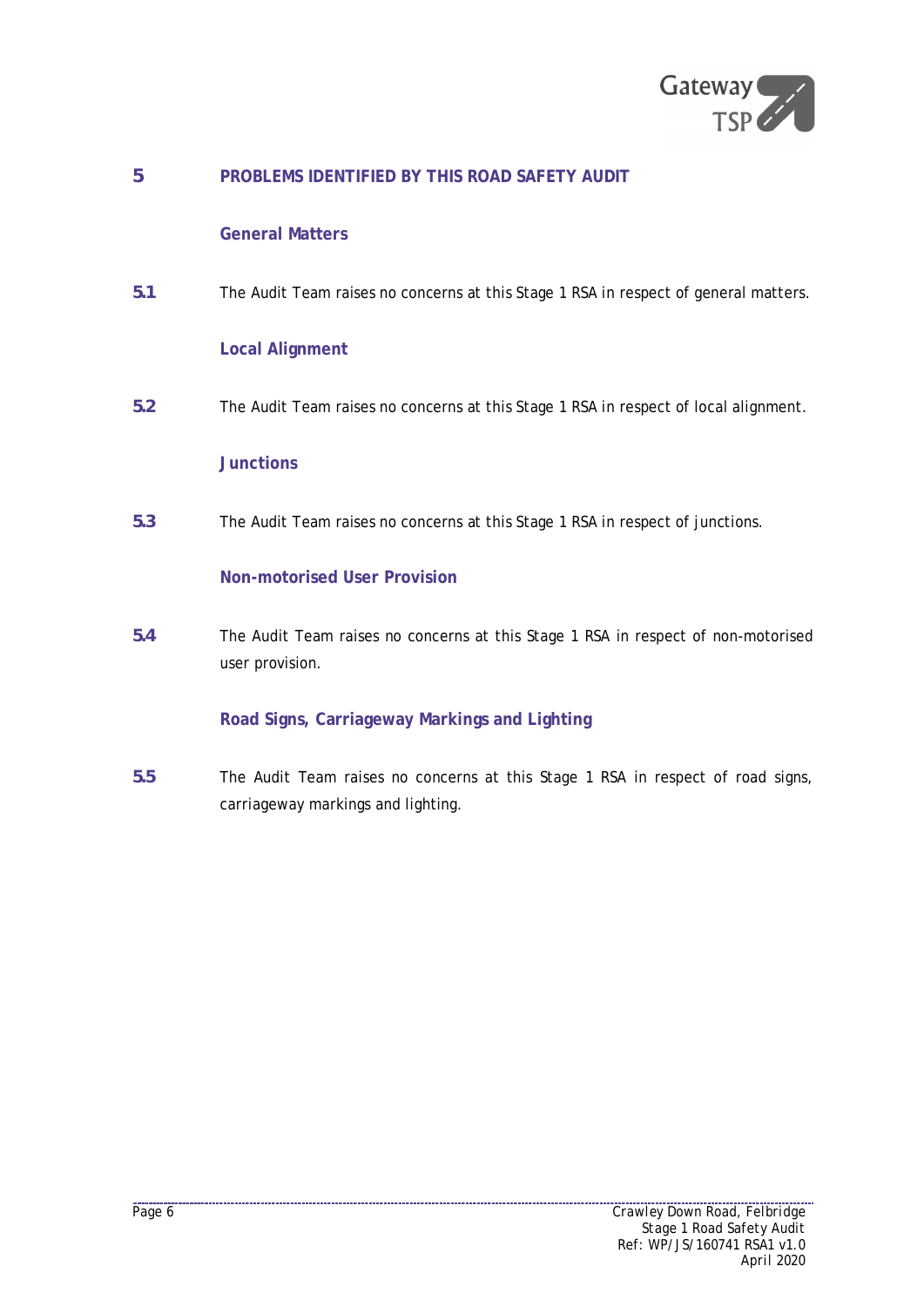

# **6 AUDIT TEAM STATEMENT**

**6.1** We certify that this Road Safety Audit has been carried out in accordance with DMRB document GG119.

# **Audit Team Leader**

Wendy Palmer MCIHT, MSoRSA, HE Cert Comp Road Safety Engineer

Signed:

Date: 27<sup>th</sup> April 2020

### **Audit Team Member(s)**

Julian Smith BEng MCIHT Road Safety Engineer

Signed: Date:  $27<sup>th</sup>$  April 2020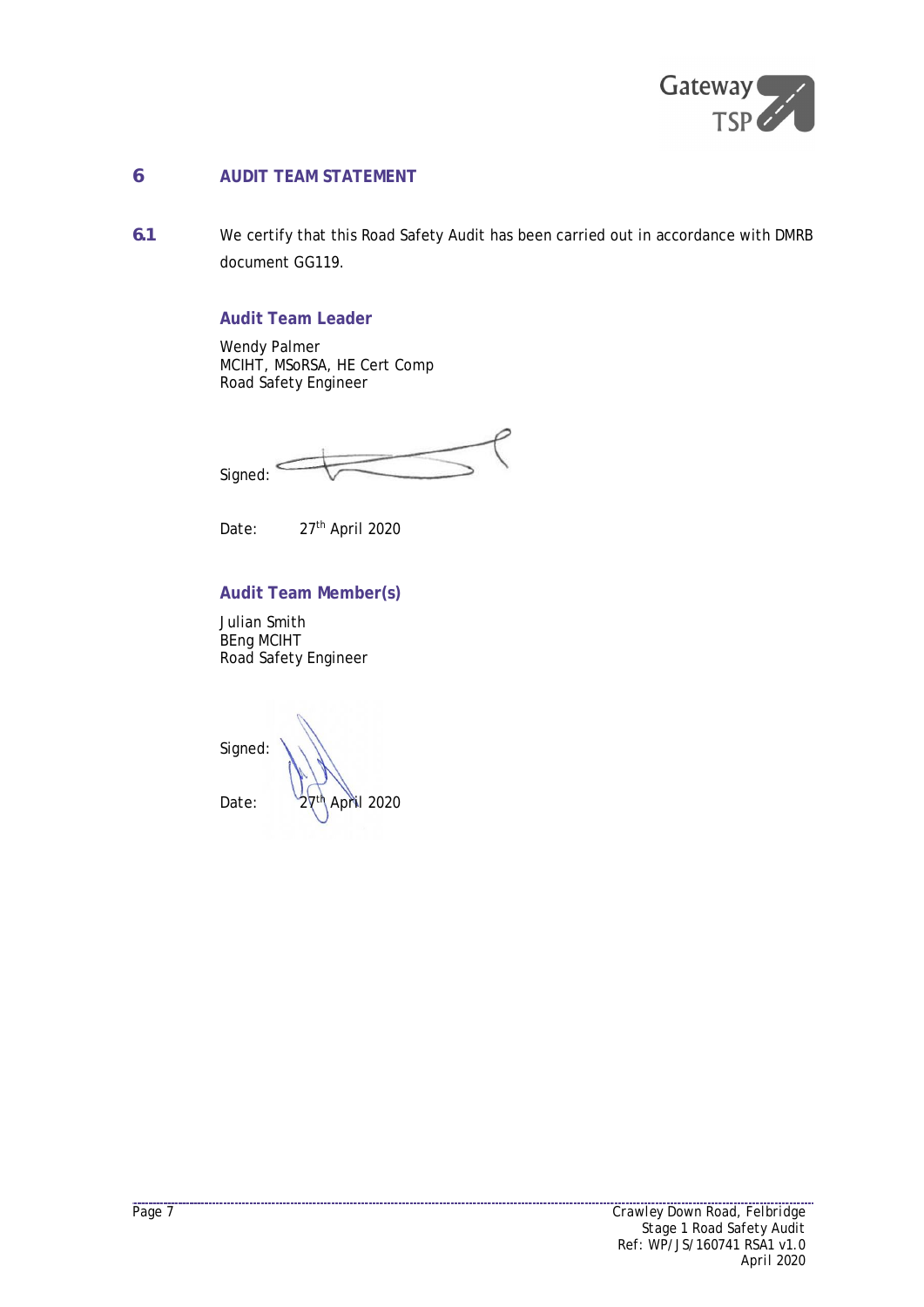

# **APPENDIX A** Location Plan(s)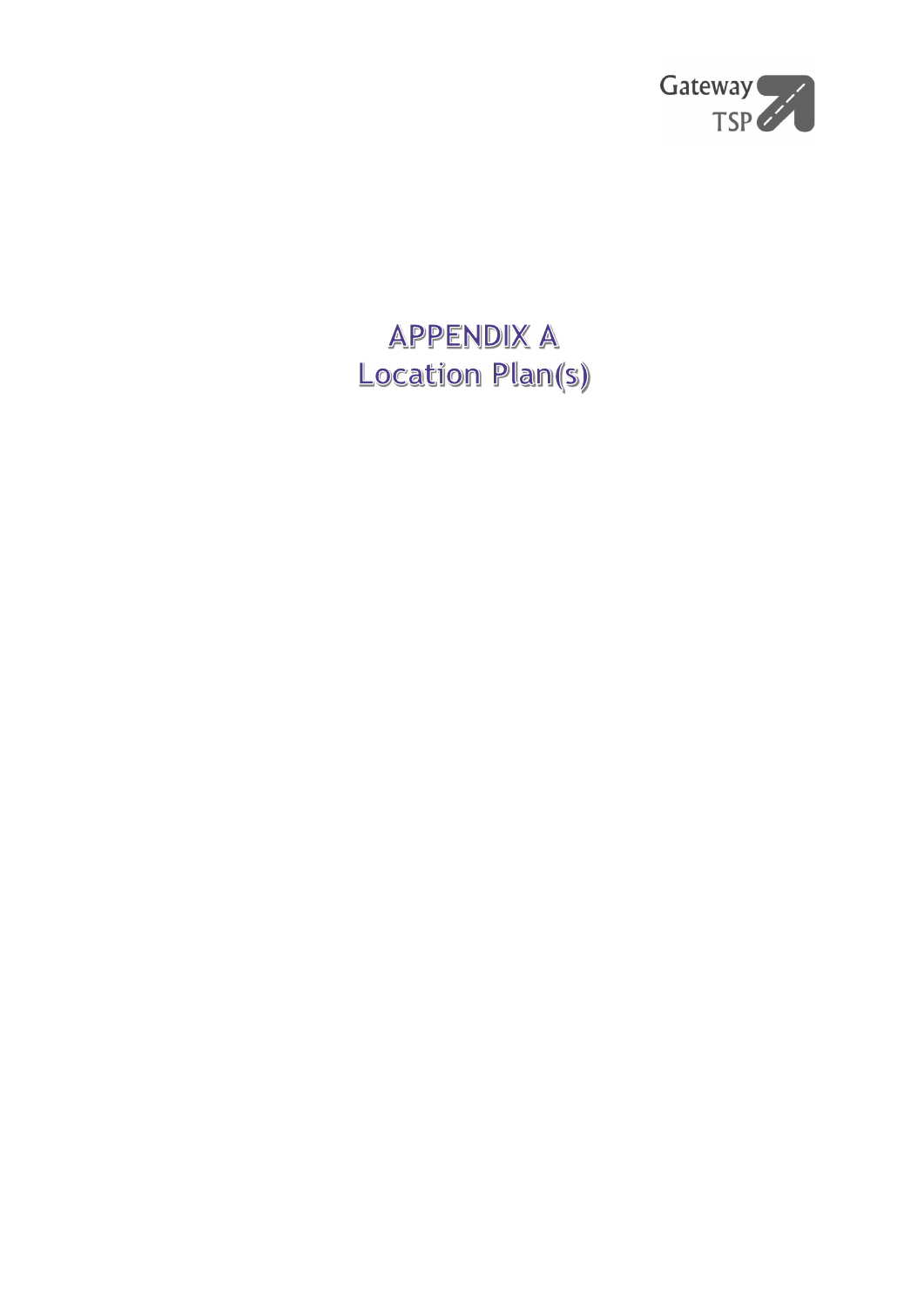

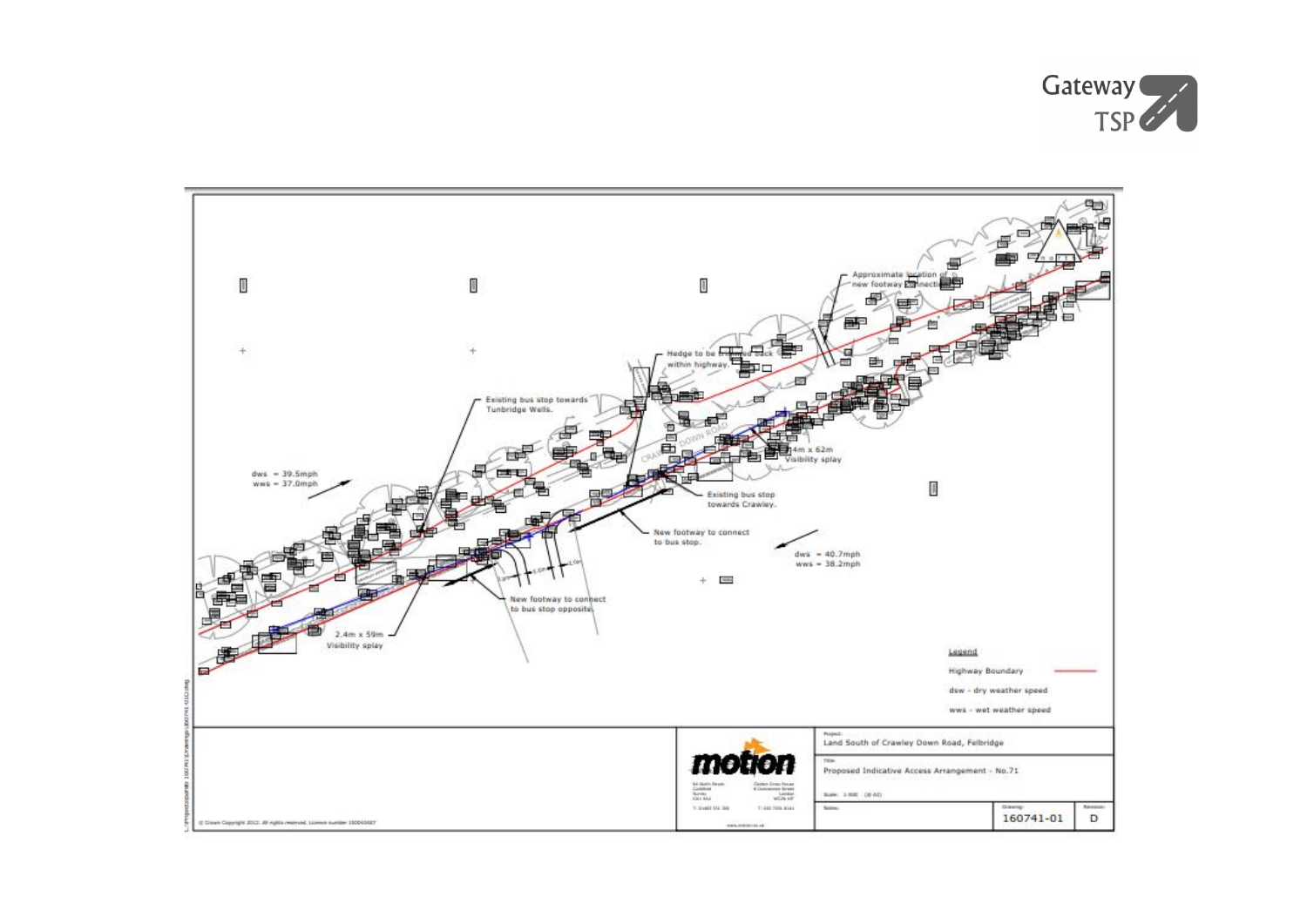

# **APPENDIX B** Designer's Response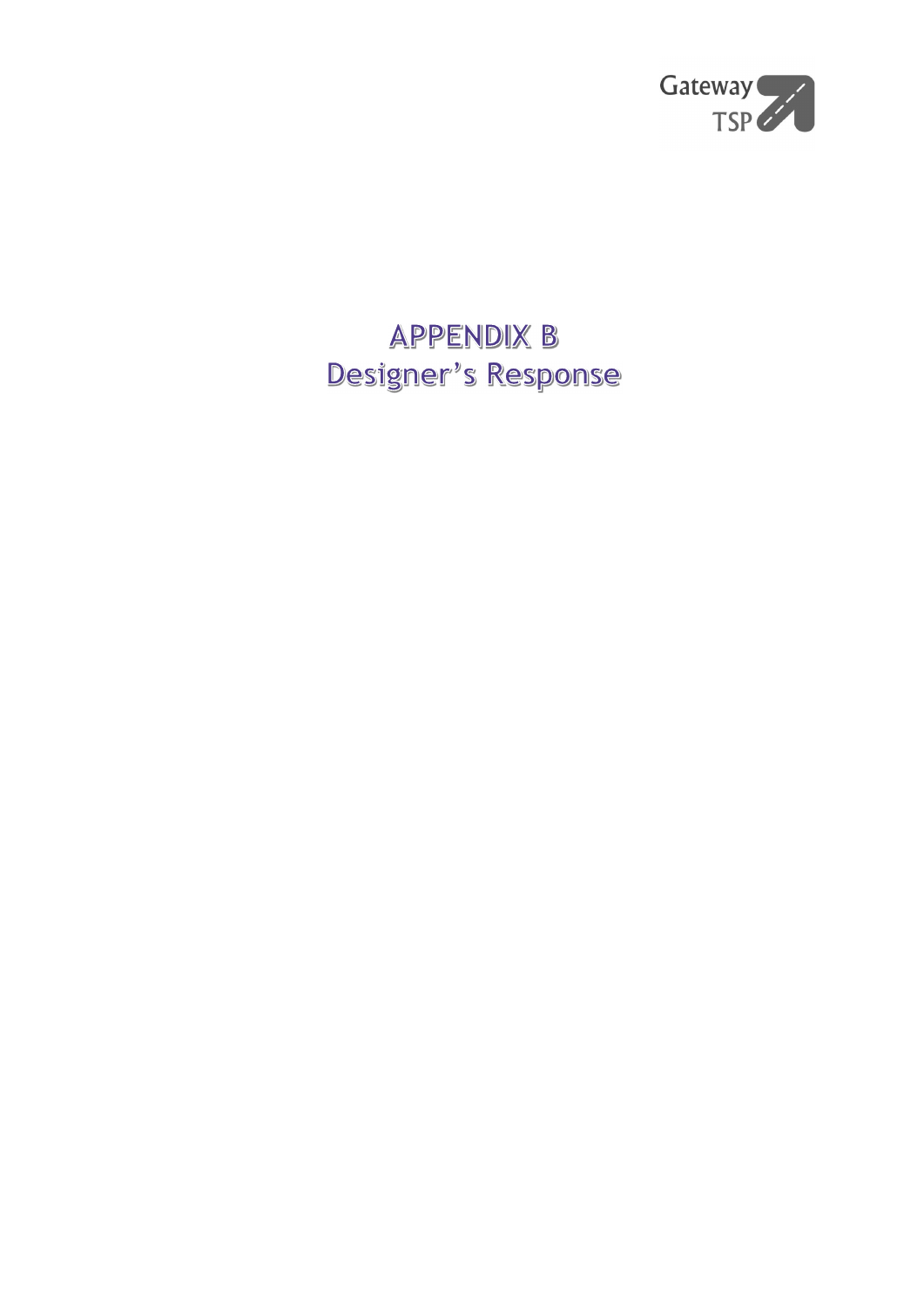

| Project:         | Crawley Down Road, Felbridge |  |
|------------------|------------------------------|--|
|                  | <b>Proposed Access</b>       |  |
| Client:          | Motion                       |  |
| Document:        | Stage 1 Road Safety Audit    |  |
| Gateway TSP ref: | WP/JS/160741 RSA1 v1.0       |  |
| Status:          | Final $v1.0$                 |  |
| Issue date:      | $2nd$ July 2020              |  |

| Item<br>No. | Audit Team Recommendation | Designer's Response | Audit Team's Further Comments |
|-------------|---------------------------|---------------------|-------------------------------|
| 5.1         | n/a                       |                     |                               |
| 5.2         | n/a                       |                     |                               |
| 5.3         | n/a                       |                     |                               |
| 5.4         | n/a                       |                     |                               |
| 5.5         | n/a                       |                     |                               |